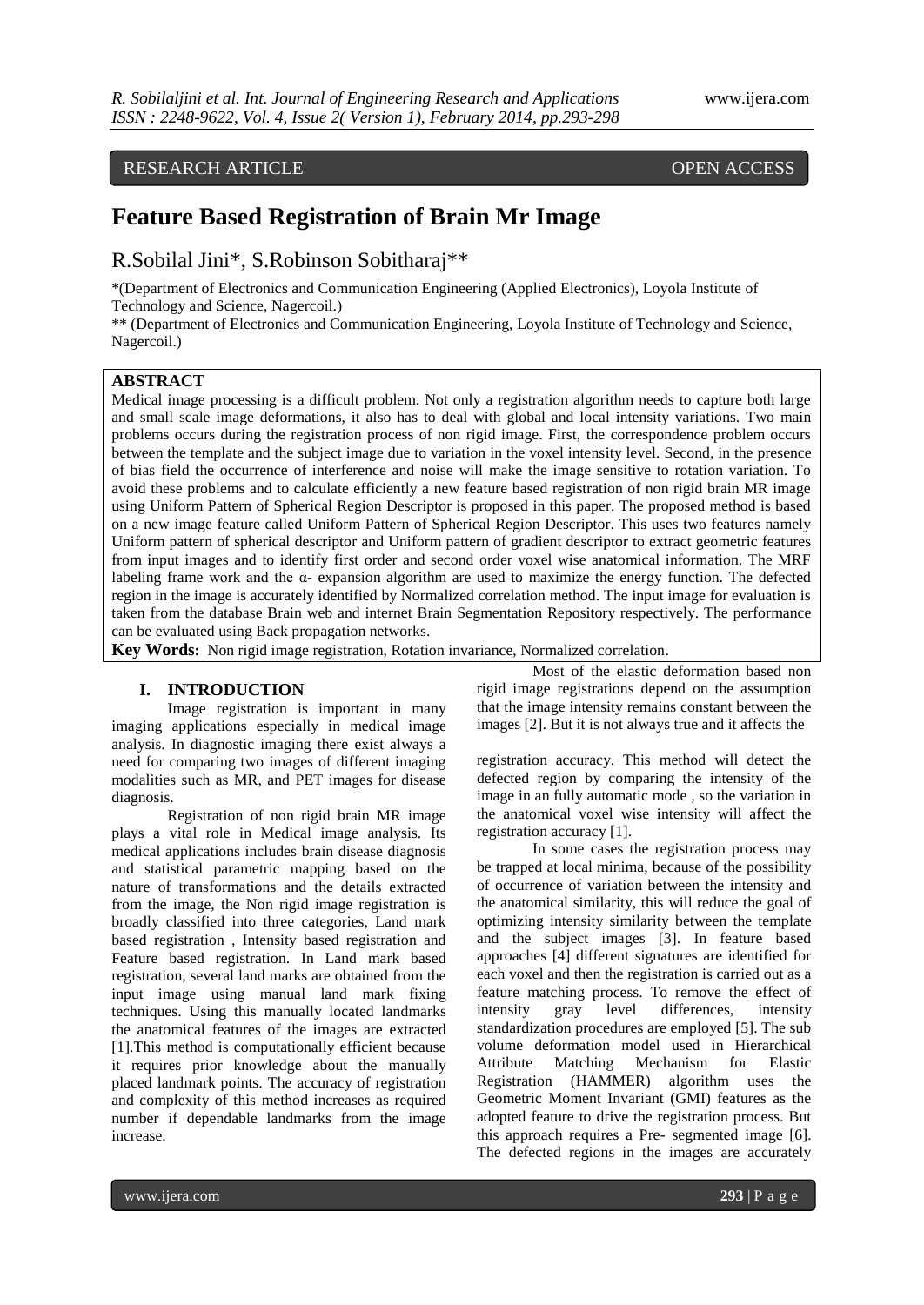determined by comparing the extracted features between the template and the subject images. The registration process is formulated as a feature matching and optimization problem the selected features determine the accuracy of registration process [7]. Many factors such as extracted features, transformation models and the similarity measures may affect the registration accuracy.

Over the passed decades in non rigid image registration there exist two main challenging effects that tend to affect the registration process. First , the intensity similarity and the anatomical similarity will not be always remain same because MR image intensities do not have fixed tissue meaning in image scale even within the same pattern for the same body region and also the intensity information alone are not sufficient to fully characterize the anatomical difference between different tissue classes [8]. Second, during image acquisition the non uniformities such as rotation variation and variation in the gray level bias fields adversely affect the registration process and this will also produce interference and noise abnormalities while processing the image for registration. To overcome these two effects a new registration algorithm is formulated and it is based on a novel feature called Uniform Pattern of Spherical Region Descriptor. This algorithm is robust and it will maintain the rotation invariance property and reduce the effect of gray level bias field. The effect of noise in the image can be removed by suitable filtering techniques. Therefore a new feature based non rigid image registration method based on Uniform Pattern of Spherical Region Descriptor is proposed. In this method this Uniform Pattern of Spherical Region Descriptor will act as the signature for each voxel and it is in variant to rotation and monotonic gray level field. The Uniform Pattern of Spherical Region Descriptor feature is combined with Markov Random Field and the energy function is optimized with alpha expansion algorithm. The sample images are obtained from the database Brain Web and Internet Brain Segmentation Repository respectively.

# **II. UNIFORM PATTERN OF SPHERICAL REGION DESCRIPTOR**

Uniform Pattern of Spherical Region Descriptor is a new region based descriptor that combines the distribution function of two 2D descriptors namely Uniform Pattern of Spherical Structure and Uniform Pattern of Spherical Gradient. Uniform Pattern of Spherical Region Descriptor is the 2-D joint gray level distribution of these two region descriptors. Uniform Pattern of Spherical Region Descriptor is used to extract the rotation and

monotonic gray level transformation invariant function from the subject image.

#### **A. Uniform Pattern of Spherical Structure**

It is an region descriptor that is used to extract the anatomical feature from the subject images. The texture classification in 2-D can be obtained by proper design of this 3-D descriptor [4]. The obtained 2-D features are converted into 3-D by using Uniform Pattern of Spherical Structure. We define a sphere  $S_v$  with center voxel V with radius R and  $N_v$  samples are uniformly taken on the surface of  $S_v$  using the sampling methods proposed in [4], where  $S_v$  is a sphere taken from an input image G, in which each voxel V  $\epsilon$  G. Tri linear interpolation method is used to interpolate the samples which do not fall exactly on the image sampling grid. Then the image is converted into proper binary numbers by Otsu's global thresholding technique. Intensity of voxel are taken as the major components for the thresholding operation. The intensity of voxel I on the surface of  $S_v$  is compared with the voxel intensity of the center voxel V. Hence each voxel i are thresholded to a binary number "0" or "1" by using the equation

$$
B_i = 0, \text{ if } I_i < I_v \tag{1}
$$
\n
$$
B_i = 1, \text{ if } I_i > I_v \tag{2}
$$

Where  $I_i$  is the intensity of the neighboring voxel I and  $I_v$  is the intensity of the central voxel.  $B_i$ is the binary value. This binary value gives the voxel wise interaction between the neighboring voxel and central voxel. The thresholded surface which resembles the geometric features surrounding the voxel V is called the Binary Pattern of Spherical Structure. Since the relative intensity variation does not alter in this process, the Binary Pattern of Spherical Structure is said to be monotonic gray level transformation invariant. The Uniform Pattern of Spherical Structure and Binary Pattern of Spherical Structure has two continuous regions of 0's and 1's.

#### **B. Uniform Pattern of Spherical Gradient**

Uniform Pattern of Spherical Gradient is an another region descriptor which is delivered based on the local binary patterns. It gives the second order voxel wise information. Binary Pattern of Spherical Gradient is the binary pattern obtained from Uniform Pattern of Spherical Gradient and it is monotonic gray level transformation invariant. Each voxel in the Binary Pattern of Spherical Gradient have the same labels. The discriminant power of the Gradient Spherical Pattern is depend on the angle space between the patterns. The angle space between the patterns can be divided into four , inorder to prevent the image from noise and histogram sparsing, these four angle spaces are given as,

 $I(V_i) = 1$ , if  $\Box$   $V_i \in [0, \pi/4]$  (3)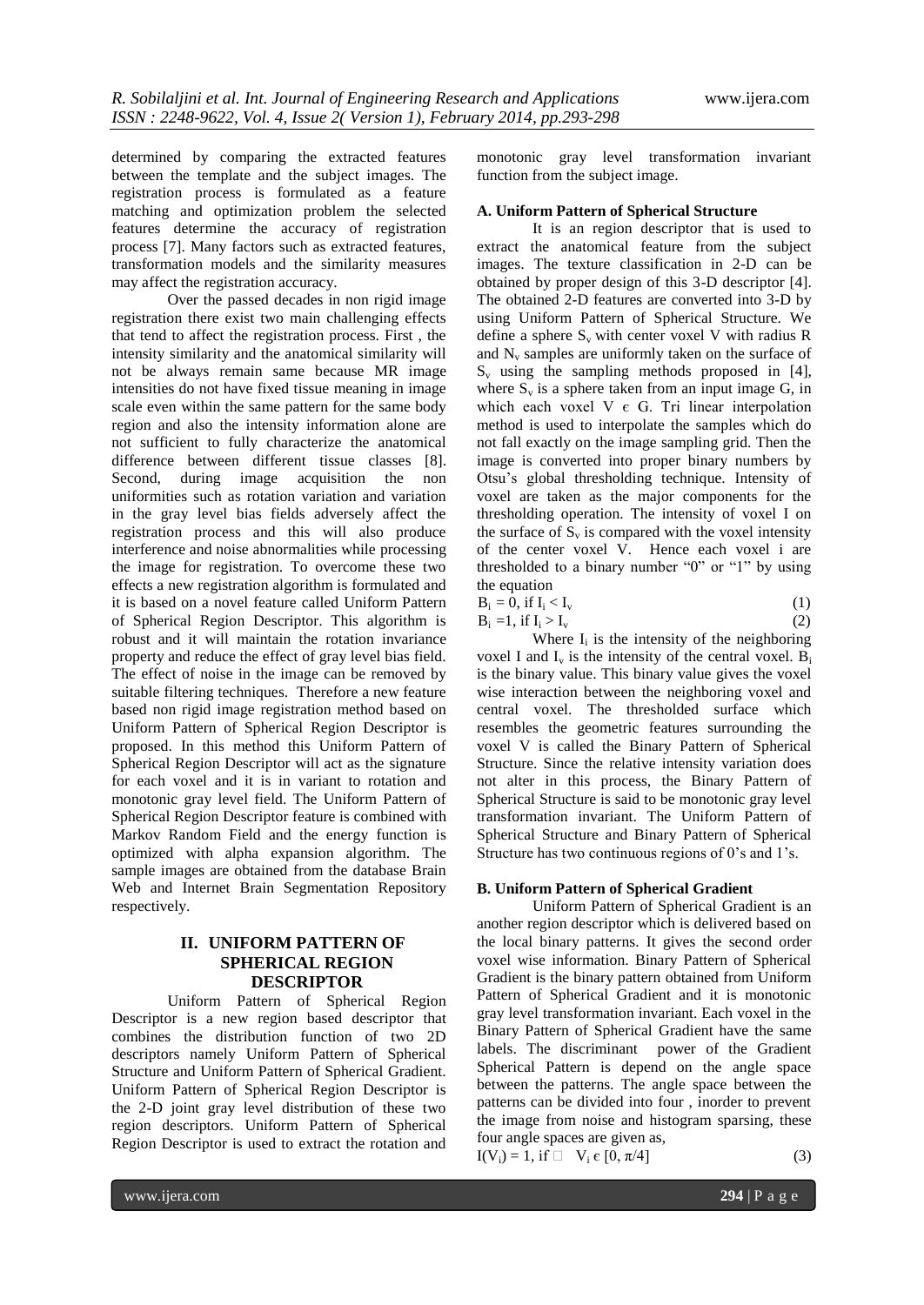|  | $I(V_i) = 2$ , if $\Box$ $V_i \in [\pi/4, \pi/2]$  | (4) |
|--|----------------------------------------------------|-----|
|  | $I(V_i) = 3$ , if $\Box$ $V_i \in [\pi/2, 3\pi/4]$ | (5) |

$$
I(V_i)= 2, \text{ if } \square V_i \in [3\pi/4, \pi] \tag{6}
$$

The Binary Pattern of Spherical Gradient and Uniform Pattern of Spherical Gradient are converted into two uniform areas. When number of possible labels to represent the angle space is increased, it is very difficult for a Binary Pattern of Spherical Gradient to be Uniform Pattern of Spherical Gradient. The time complexity analyzed and the largest connected component is obtained by using the BFS algorithm which needs O(N) time. It takes constant computation time.

# **III. FEATURE EXTACTION USING UNIFORM PATTERN OF SPHERICAL DESCRIPTOR**

Feature based approaches attempt to find the correspondence and transformation using distinct anatomical features that are extracted from images. These features include solidity, area and perimeter of anatomical structures. Feature based methods are typically applied when the local structure information such as mutual information and correlation are more significant than the information carried by the image intensity. They can handle complex between-image distortions and can be faster. In this approach normalized correlation and Mutual information are taken as the parameters of registration. Mutual information-based registration begins with the estimation of the joint probability of the intensities of corresponding voxels in the two images. This joint probability of the intensities of corresponding voxel is used as the signature for every voxel.. The mutual information can be used to parameterize and solve the correspondence problem in feature-based registration. Correlation is used to compare several images of the same object, e.g. to analyze development of the disease. The processing steps to extract feature using Uniform pattern of Spherical Structure is given below.

- 1. Sample images are taken from the data base Brainweb and Internet Brain Segmentation Repository.
- 2. Sample images are taken as the input images.
- 3. Input images are converted into Binary number by comparing its intensity to the intensity of the Central voxel.
- 4. Check whether the binary value of the neighboring voxel is equal to the binary value of the  $i<sup>th</sup>$  voxel, if it equal, state that the image is Uniform Pattern of Spherical Structure , or repeat the step till it becomes true.
- 5. A rotation-invariant orientation measure  $\theta \vartheta$  is defined for each neighboring voxel of the thresholded input image , which is the angle

between the orientation and the direction of can be calculated by,  $\frac{1}{2}$ 

$$
\theta \vartheta = \arccos(\nabla \vartheta \cdot (\vartheta - \vartheta i) / (\nabla \vartheta \cdot (\vartheta - \vartheta i))
$$
\n(7)

As the monotonic gray-level transformation affects the absolute gradient magnitude of each neighboring voxel, the gradient orientation remains the same.

- 6. The original binary spherical gradient region centered at the reference voxel can be obtained by computing the gradient information of the voxel.
- 7. Combine the result of step 4 and step 6. Made the result as the signature for each voxel in the image.
- 8. Edge detection is done using Canny's approach and proper segmentation is carried out.
- 9. The features such as solidity, area and perimeter are extracted.
- 10. Then the image is registered and classified.

# **IV. IMAGE SEGMENTATION**

Image segmentation is useful in many applications. It can identify the regions of interest in a scene or annotate the data. We categorize the existing segmentation algorithm into region-based segmentation, data clustering, and edge-base segmentation. Region-based segmentation includes the seeded and unseeded region growing algorithms. Region-based methods mainly rely on the assumption that the neighboring pixels within one region have similar value. The selection of the similarity criterion is significant and the results are influenced by noise in all instances. The threshold is made by user and it usually based on intensity, gray level, or color values. The regions are chosen to be as uniform as possible. In this proposed method this segmentation assigns label to every pixel in the image. The defected regions are detected by comparing the template image with the different set of segmented image with several iterations. In the segmentation process 2x2 median filtering is used to filter out the noise in the image and to preserve the edges. Gamma correction is done to adjust the intensity values of every voxel in the image. The accuracy of this technique is higher compared to intensity based approach since the proposed method is monotonic gray level and rotation invariant.

| <b>FEATURES</b>                                    | <b>INTENSITY</b> | <b>UNIFORM</b><br><b>DESCRIPTOR</b> |
|----------------------------------------------------|------------------|-------------------------------------|
| <b>GRAY &amp;</b><br><b>WHITE</b><br><b>MATTER</b> | 3.27             | 15.17                               |
| <b>GRAY &amp;</b><br>$\bf CSF$                     | 3.44             | 16.03                               |
| WHITE &<br>CSF                                     | 3.08             | 16.84                               |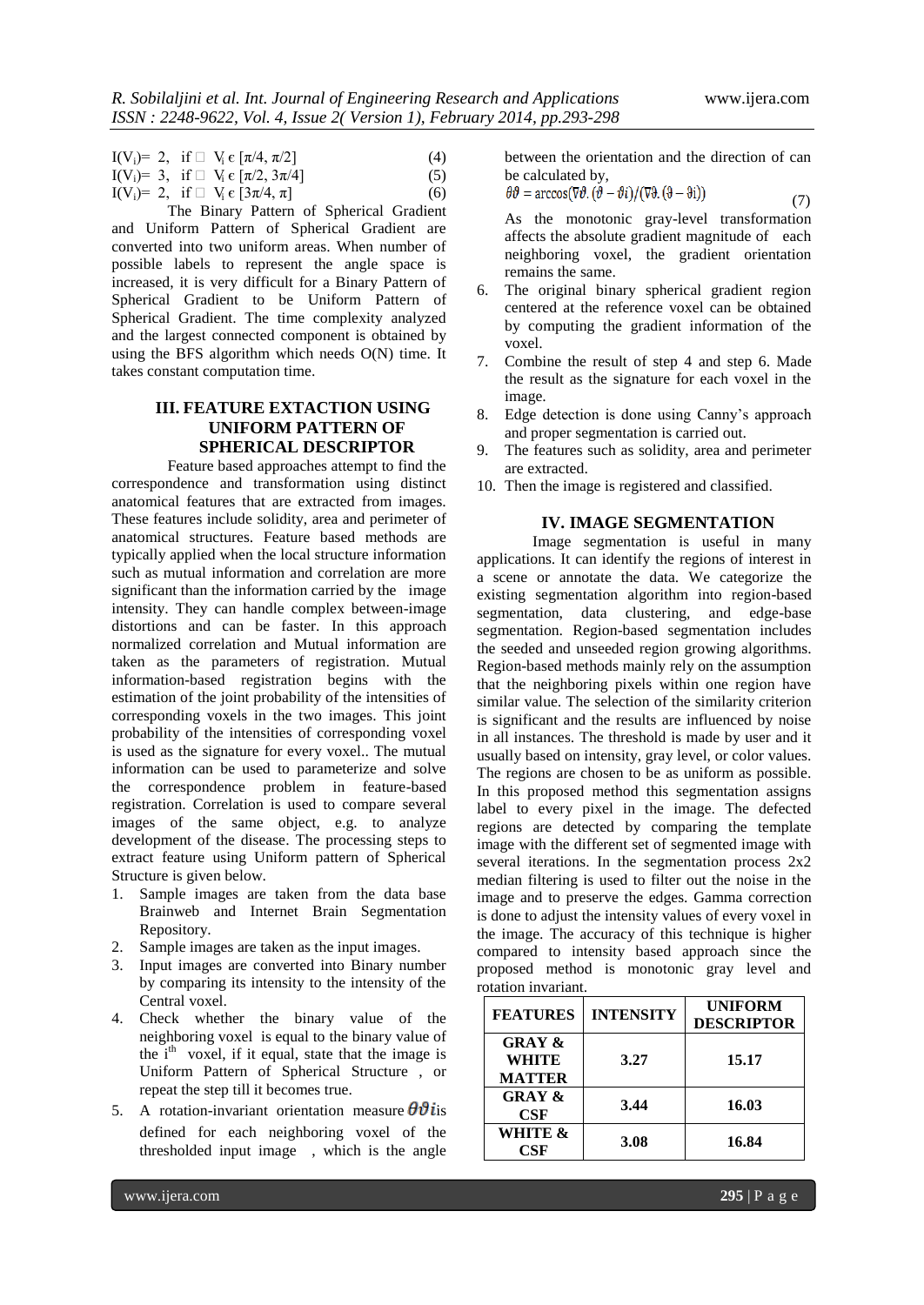Table 1: Features of image volume obtained from brain web

### **V. IMAGE REGISTRATION**

The goal of image registration process is to remove artificial differences in the images introduced by the patient movement, differences in imaging devices etc. Both multi and mono-modality registration plays an important role in medical applications. In neurosurgery tumors are typically identified and diagnosed using MRI. Registration of these modalities allows the transfer of coordinates of tumors from the MR images. On the process of registration some distortions such as monotonic gray level fields and unnecessary rotations may spoil the registration quality. Using the Uniform Spherical patterns approach the interferences occurring during registration process can be eliminated. Depending on the defected region in the image the features such as area, perimeter and solidity varies and this defect can be exactly determined using Normalized correlation method.

 $NC(g) = Cf(g) / (no. of iterations)$ 

Where Cf (g) denotes the correlation. The segmented image is taken for registration and it is registered to classify to find whether it is normal or abnormal. Minimum gradient will be reached as the normal image is registered and there is no segmented area for normal image exists as it is similar to the template image. Best training performance is identified by performance graph by using the feed forward neural networks.

#### **VI. RESULT AND DISSCUSSIONS**

The entire simulation is done in MATLAB and executed. To detect the defected region accurately the proposed method is executed in the non rigid brain image obtained from the Brain web and IBSR database. Hence the registered image is free from rotation and gray level invariant. Fig 1 shows the registered image with extracted feature and its classification. The image is segmented and its area, perimeter and solidity are extracted and it is classified accurately as normal or abnormal image using the normalized correlation.



Fig 1. Registered Image with extracted feature and Classification

Several iterations are carried out to find the defected region accurately it is shown in Fig2.

40 Iterations



Fig 2. Segmentation a) with 40 iteration



Fig 2. Segmentation b) with 80 iteration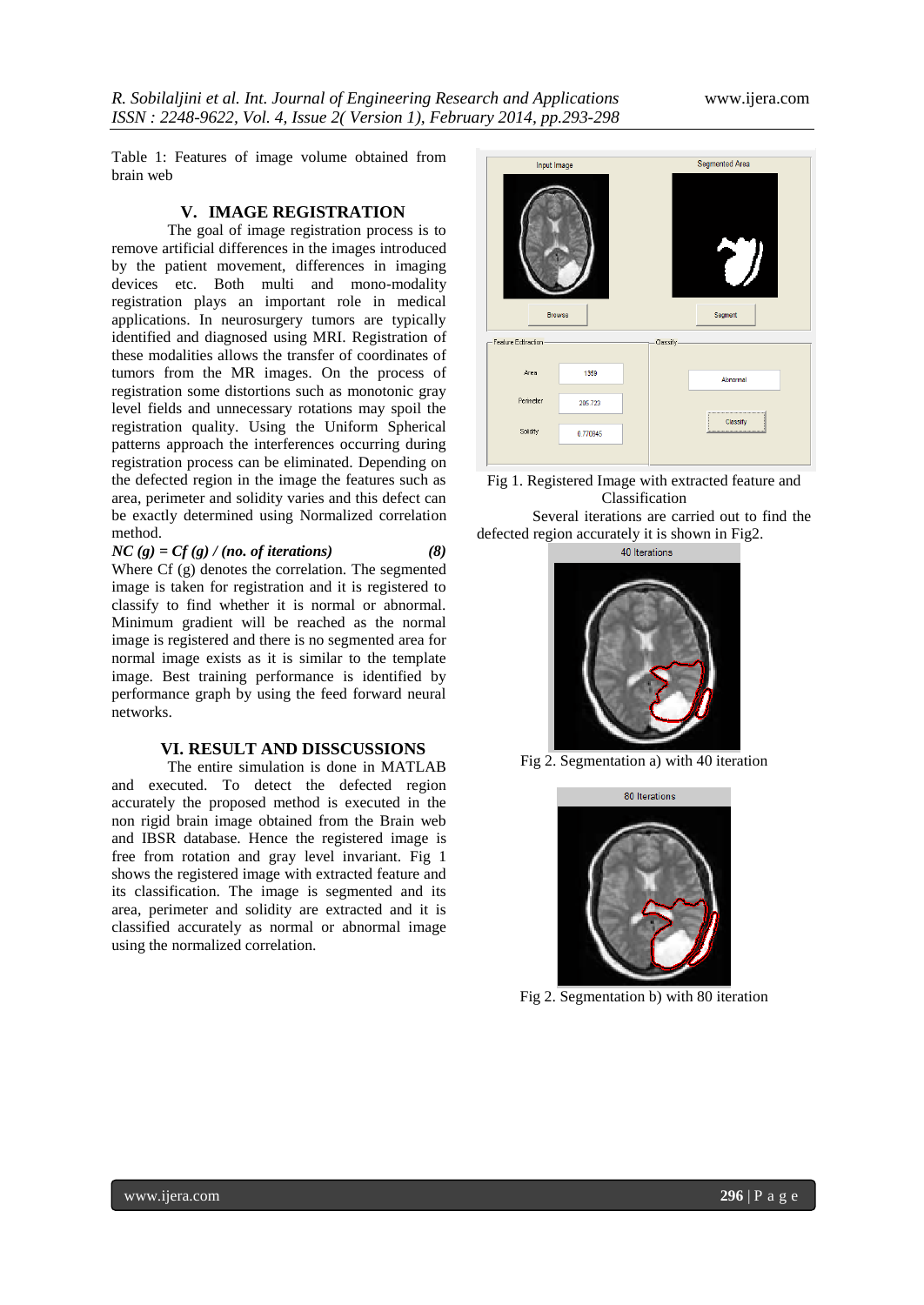

Fig 2. Segmentation c) with 100 iteration

The registration process consists of various pre-processing steps to make the image immune to noise and interference they are shown. In Fig 3 it is shown that the image is filtered with median filter to remove noise and preserve edges. Fig 4 gives the intensity adjusted image and Fig 5 represents the converted binary image which form the basis for the proposed feature extraction technique.



Fig 3. Filtered image



Fig 4. Histogram equalized image



Fig 5. Obtained Binary image



The mutual information and the correlation coefficient are the two parameters used to register the image accurately and to determine the defected region with maximum value. Neural networks are implanted to measure the performance of the process and are showed in Fig 9 and Fig 10.

The spotted image can be clearly viewed, from that features such as area, perimeter, solidity, maximum intensity, minimum intensity can be measured.



Fig 9. performance graph



**VII. CONCLUSION**